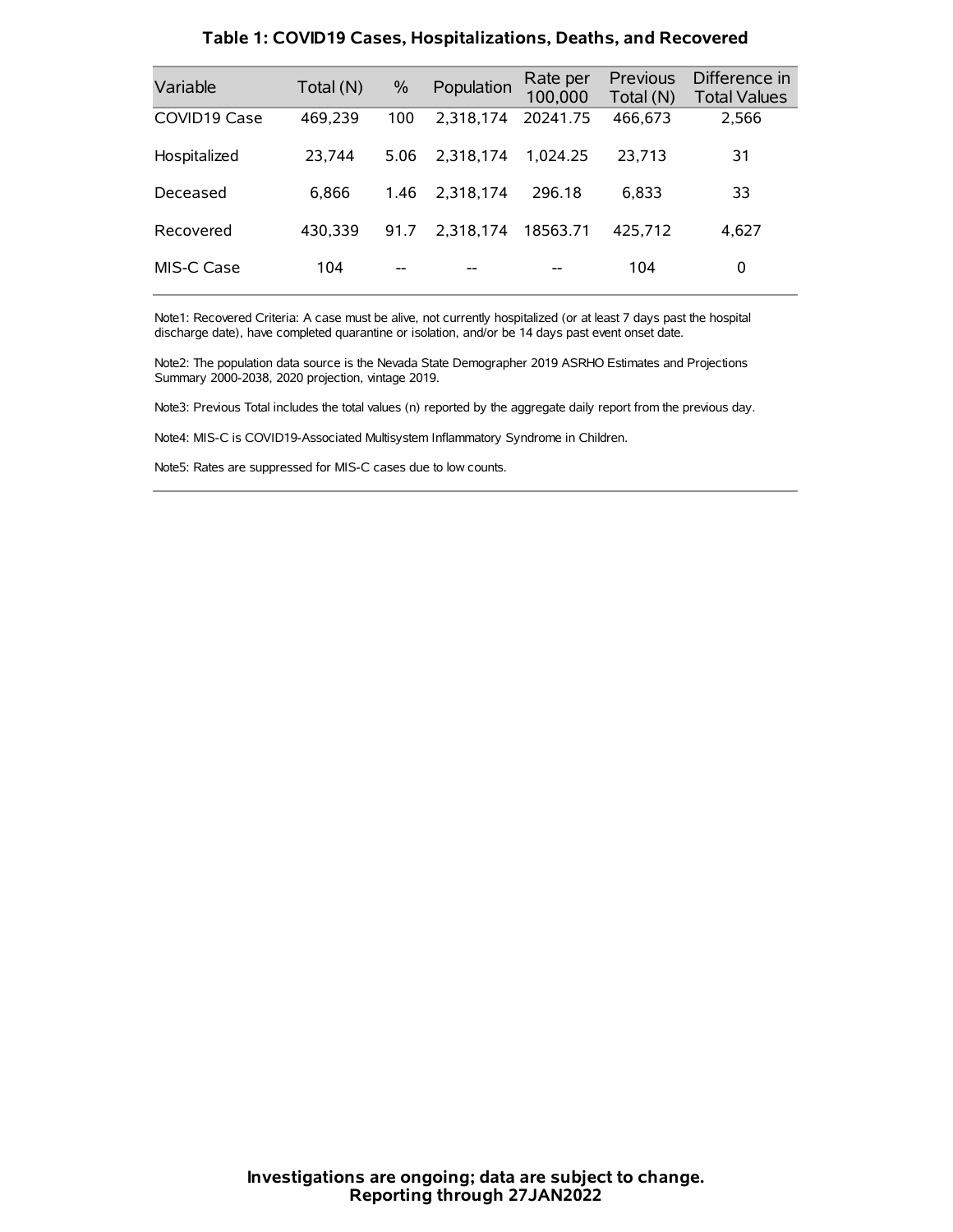# **Table 2: COVID19 Cases**

| Variable                     | Outcome                           | $\mathsf{N}$ | $\%$ | Population           | Rate per<br>100,000 |
|------------------------------|-----------------------------------|--------------|------|----------------------|---------------------|
| Age Categories               | Aged 4 or less                    | 11884        | 2.53 | 149,165              | 7967.0              |
|                              | Aged 5 to 17                      | 57431        | 12.2 | 406,595              | 14125               |
|                              | Aged 18 to 24                     | 55143        | 11.8 | 216,762              | 25439               |
|                              | Aged 25 to 49                     | 210896       | 44.9 | 803,732              | 26240               |
|                              | Aged 50 to 64                     | 86258        | 18.4 | 423,461              | 20370               |
|                              | Aged 64+                          | 47508        | 10.1 | 318,459              | 14918               |
|                              | Unknown                           | 119          | 0.03 |                      |                     |
| <b>Birth Sex</b>             | Female                            | 243536       | 51.9 | 1,160,285            | 20989               |
|                              | Male                              | 222028       | 47.3 | 1,157,889            | 19175               |
|                              | Unknown                           | 3675         | 0.78 |                      |                     |
| Race/Ethnicity               | Hispanic                          | 133025       | 28.3 | 763,053              | 17433               |
|                              | White                             | 120889       | 25.8 | 1,006,929            | 12006               |
|                              | <b>Black</b>                      | 44573        | 9.50 | 262,671              | 16969               |
|                              | Asian or Pacific Islander         | 38292        | 8.16 | 270,209              | 14171               |
|                              | American Indian, Eskimo, or Aleut | 602          | 0.13 | 15,311               | 3931.7              |
|                              | Other                             | 35618        | 7.59 | $\ddot{\phantom{a}}$ |                     |
|                              | Unknown                           | 96240        | 20.5 | ÷.                   |                     |
| Underlying Medical Condition | Yes                               | 70904        | 15.1 |                      |                     |
|                              | No/Unknown                        | 398335       | 84.9 |                      |                     |

Note1: Breakdown of Race is exlusively non-Hispanic.

Note2: Underlying Medical Condition is any identified health condition.

Note3: The population data source is the Nevada State Demographer 2019 ASRHO Estimates and Projections Summary 2000-2038, 2020 projection, vintage 2019.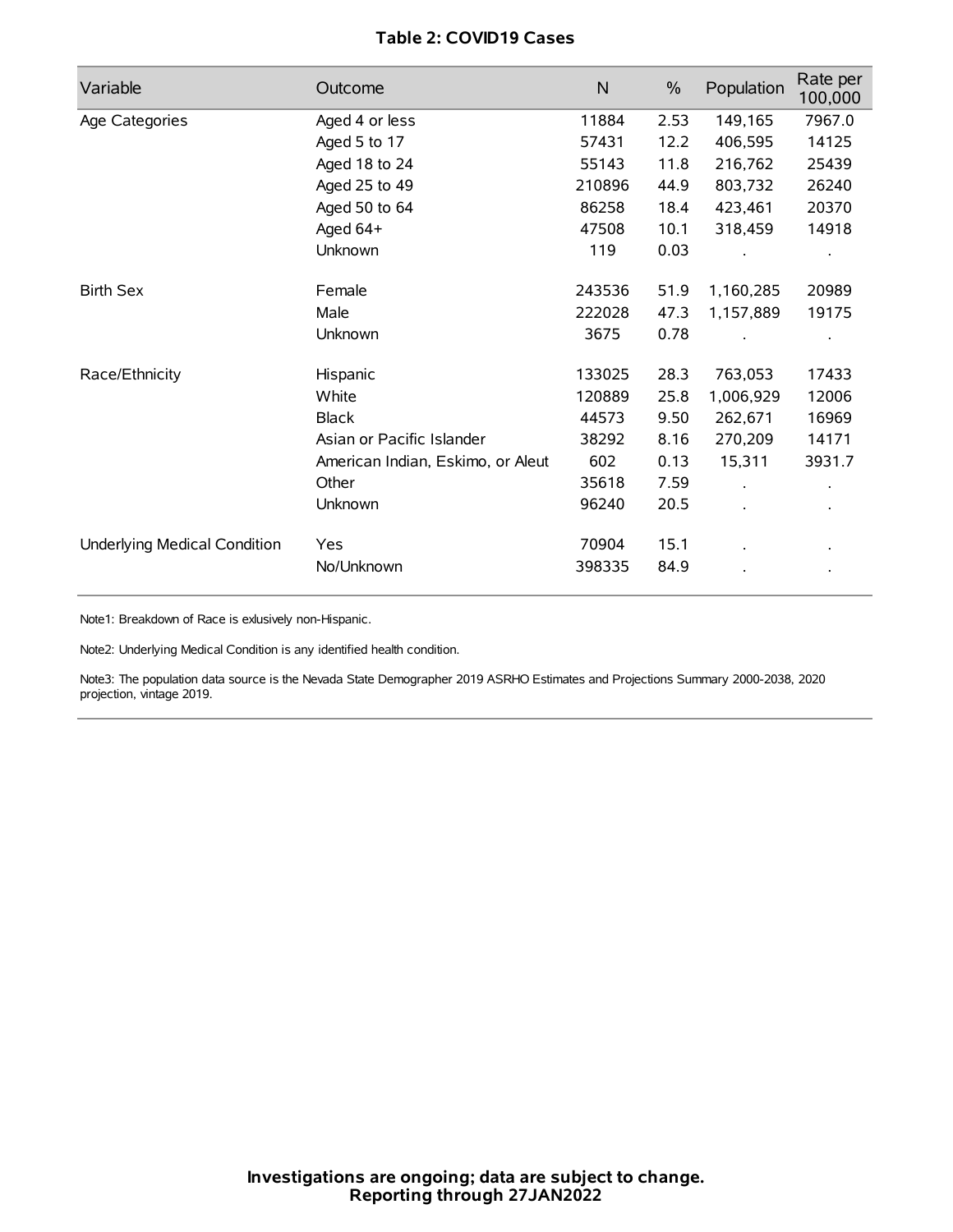| Variable         | Outcome                           | $\mathsf{N}$ | $\%$ | Population | Rate per<br>100,000 |
|------------------|-----------------------------------|--------------|------|------------|---------------------|
| Age Categories   | Aged 4 or less                    | 174          | 0.7  | 149,165    | 116.65              |
|                  | Aged 5 to 17                      | 301          | 1.3  | 406,595    | 74.03               |
|                  | Aged 18 to 24                     | 532          | 2.2  | 216,762    | 245.43              |
|                  | Aged 25 to 49                     | 5774         | 24.3 | 803,732    | 718.40              |
|                  | Aged 50 to 64                     | 6639         | 28.0 | 423,461    | 1567.8              |
|                  | Aged 64+                          | 10322        | 43.5 | 318,459    | 3241.2              |
|                  | Unknown                           | 2            | 0.0  |            |                     |
| <b>Birth Sex</b> | Female                            | 10549        | 44.4 | 1,160,285  | 909.17              |
|                  | Male                              | 13159        | 55.4 | 1,157,889  | 1136.5              |
|                  | Unknown                           | 36           | 0.2  |            |                     |
| Race/Ethnicity   | Hispanic                          | 6485         | 27.3 | 763,053    | 849.88              |
|                  | White                             | 8932         | 37.6 | 1,006,929  | 887.05              |
|                  | <b>Black</b>                      | 3360         | 14.2 | 262,671    | 1279.2              |
|                  | Asian or Pacific Islander         | 2496         | 10.5 | 270,209    | 923.73              |
|                  | American Indian, Eskimo, or Aleut | 56           | 0.2  | 15,311     | 365.74              |
|                  | Other                             | 907          | 3.8  |            |                     |
|                  | Unknown                           | 1508         | 6.4  |            |                     |

## **Table 3: COVID19 Hospitalizations - General Characteristics**

Note1: Breakdown of Race is exlusively non-Hispanic.

Note2: The population data source is the Nevada State Demographer 2019 ASRHO Estimates and Projections Summary 2000-2038, 2020 projection, vintage 2019.

Note3: Rates for categories with fewer than 12 cases are suppressed due to high relative standard error.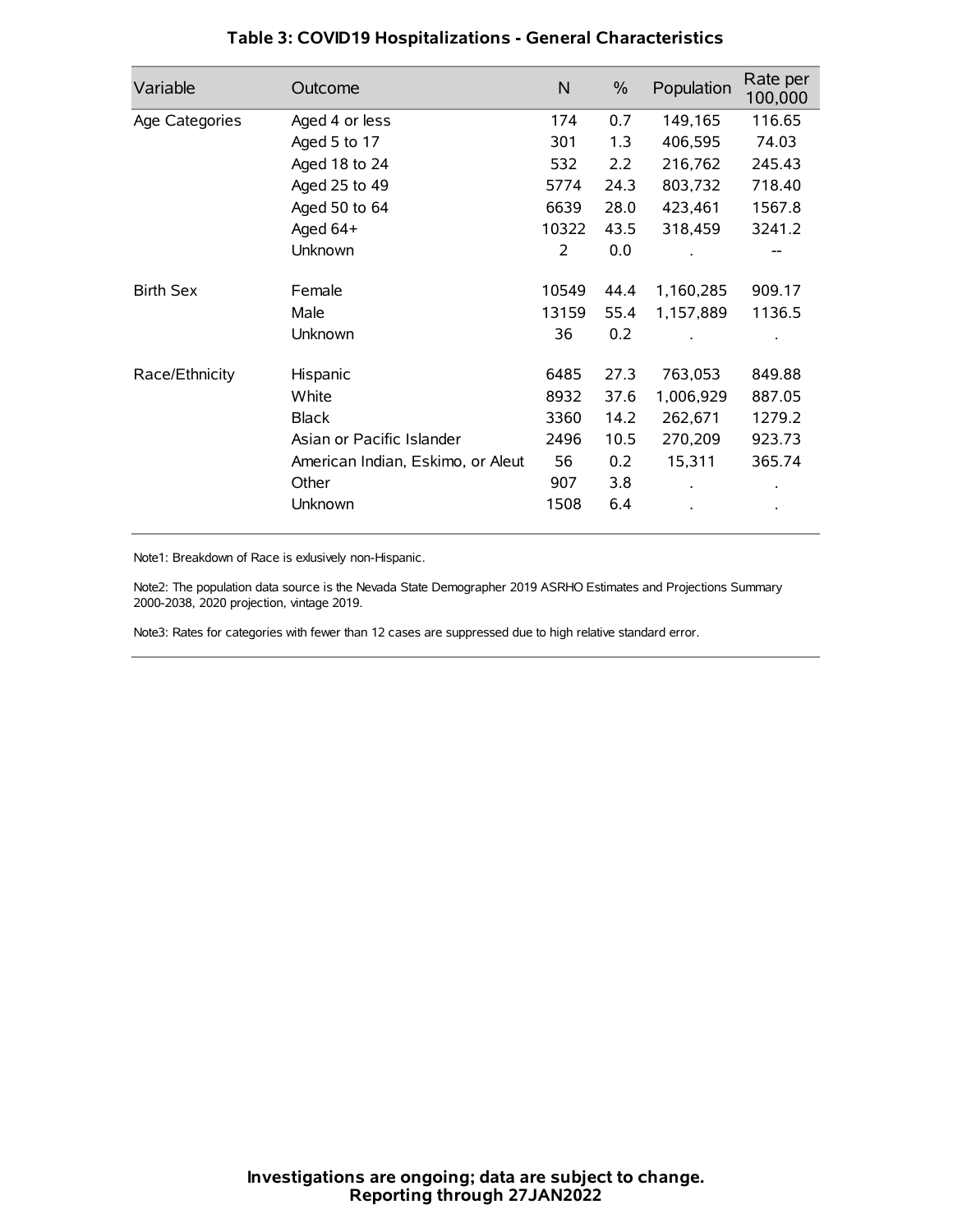| Variable                            | Outcome   | N     | $\%$ |
|-------------------------------------|-----------|-------|------|
| Deceased                            | Yes       | 5770  | 24.3 |
|                                     | <b>No</b> | 17974 | 75.7 |
| ICU                                 | Yes       | 5926  | 25.0 |
|                                     | <b>No</b> | 17818 | 75.0 |
| Intubated                           | Yes       | 2824  | 11.9 |
|                                     | <b>No</b> | 20920 | 88.1 |
| <b>Underlying Medical Condition</b> | Yes       | 14490 | 61.0 |
|                                     | No        | 9254  | 39.0 |
| Hypertension                        | Yes       | 8335  | N/A  |
| Immunocompromised                   | Yes       | 522   | N/A  |
| Chronic Heart Disease               | Yes       | 2947  | N/A  |
| Chronic Liver Disease               | Yes       | 314   | N/A  |
| Chronic Kidney Disease              | Yes       | 2001  | N/A  |
| <b>Diabetes</b>                     | Yes       | 6198  | N/A  |
| Neurologic/Neurodevelopmental       | Yes       | 1057  | N/A  |
| Chronic Lung Disease                | Yes       | 3552  | N/A  |
| Historically Healthy                | Yes       | 4501  | N/A  |
| Other                               | Yes       | 5834  | N/A  |

# **Table 4: COVID19 Hospitalizations - Morbidity**

Note1: Underlying Medical Condition is any identified health condition.

Note2: The breakdown of health conditions are not mutually exlusive (i.e., a person can have more than one risk factor).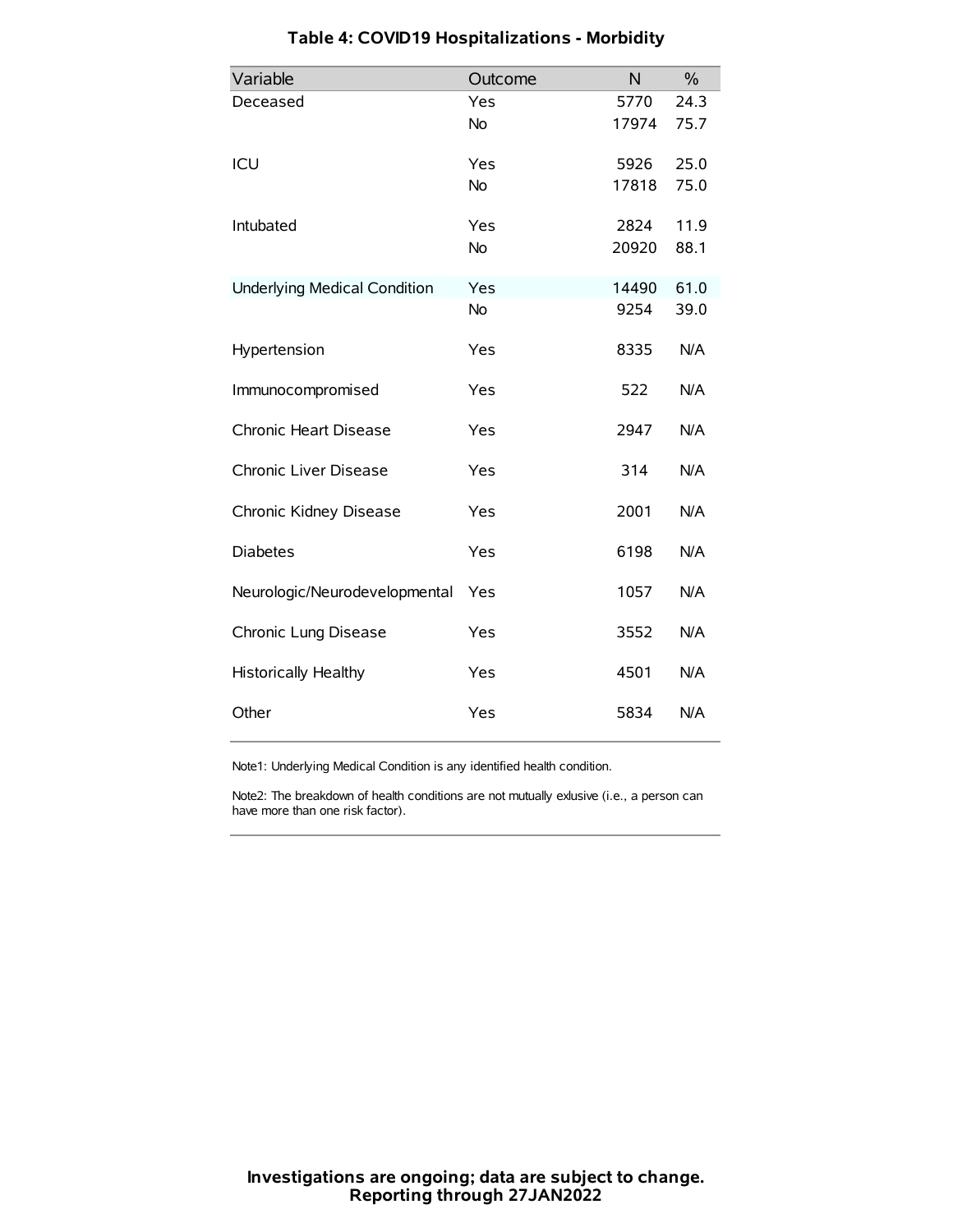| Variable         | Outcome                           | $\mathsf{N}$ | $\%$ | Population           | Rate per<br>100,000 |
|------------------|-----------------------------------|--------------|------|----------------------|---------------------|
| Age Categories   | Aged 4 or less                    | 1            | 0.0  | 149,165              |                     |
|                  | Aged 5 to 17                      | 6            | 0.1  | 406,595              |                     |
|                  | Aged 18 to 24                     | 15           | 0.2  | 216,762              | 6.92                |
|                  | Aged 25 to 49                     | 628          | 9.1  | 803,732              | 78.14               |
|                  | Aged 50 to 64                     | 1548         | 22.5 | 423,461              | 365.56              |
|                  | Aged 64+                          | 4668         | 68.0 | 318,459              | 1465.8              |
| <b>Birth Sex</b> | Female                            | 2651         | 38.6 | 1,160,285            | 228.48              |
|                  | Male                              | 4204         | 61.2 | 1,157,889            | 363.07              |
|                  | Unknown                           | 11           | 0.2  |                      | --                  |
| Race/Ethnicity   | Hispanic                          | 1694         | 24.7 | 763,053              | 222.00              |
|                  | White                             | 3244         | 47.2 | 1,006,929            | 322.17              |
|                  | <b>Black</b>                      | 873          | 12.7 | 262,671              | 332.36              |
|                  | Asian or Pacific Islander         | 892          | 13.0 | 270,209              | 330.11              |
|                  | American Indian, Eskimo, or Aleut | 23           | 0.3  | 15,311               | 150.21              |
|                  | Other                             | 96           | 1.4  | $\ddot{\phantom{0}}$ | $\bullet$           |
|                  | Unknown                           | 44           | 0.6  |                      | $\bullet$           |

### **Table 5: COVID19 Deaths - General Characteristics**

Note1: Breakdown of Race is exlusively non-Hispanic.

Note2: The population data source is the Nevada State Demographer 2019 ASRHO Estimates and Projections Summary 2000-2038, 2020 projection, vintage 2019.

Note3: Rates for categories with fewer than 12 cases are suppressed due to high relative standard error.